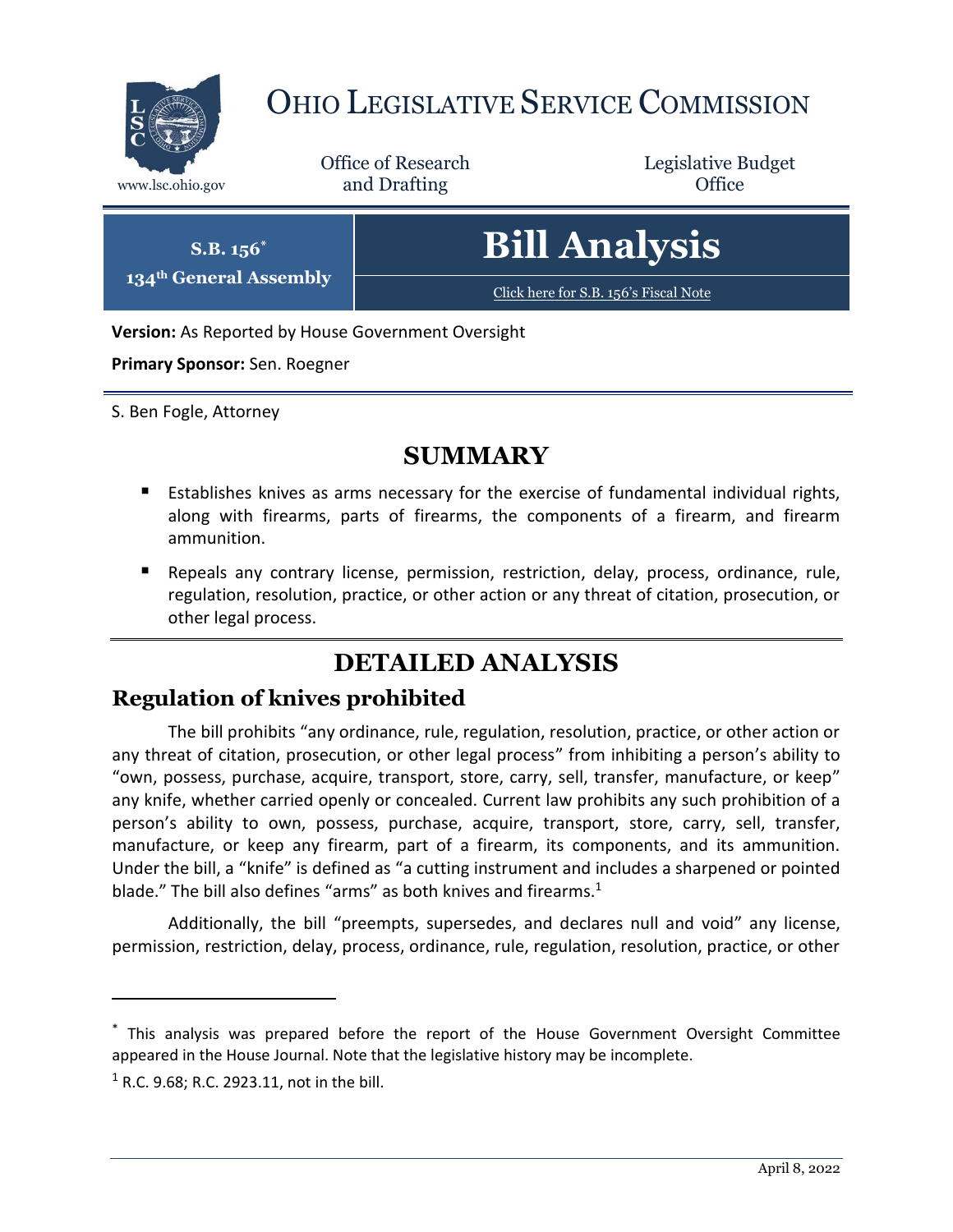action or any threat of citation, prosecution, or other legal process that "interferes with the fundamental individual right" of people to protect "themselves, their families, and others from intruders and attackers" or that interferes with "other legitimate uses of constitutionally protected arms, including hunting and sporting activities."<sup>2</sup>

The bill allows a person, group, or entity who is affected by any manner of regulation of knives by a political subdivision to bring a civil action against the political subdivision in order to seek damages, declaratory relief, injunctive relief, or a combination of those remedies. Any damages awarded as a result of such an action must be paid by the offending political subdivision, which must also pay for reasonable expenses either (1) if the plaintiff prevails in the civil action or (2) if the ordinance, rule, regulation, resolution, practice, or action or the manner of enforcement being challenged is repealed or rescinded after the civil action is filed but before a final court determination is made.<sup>3</sup>

The bill does not apply to the regulation or prohibition of knives in areas zoned for residential or agricultural uses. Nor does the bill apply to a zoning ordinance that specifies the hours of operation or the geographic areas where the commercial sale of such items may occur, as long as such a zoning ordinance does not result in a *de facto* prohibition of the commercial sale of such items.<sup>4</sup>

### **COMMENT**

The bill has the potential to be challenged under the Home Rule Amendment to the Ohio Constitution as applied to municipal corporations and charter counties. Municipal corporations and charter counties have the power to "adopt and enforce local police, sanitary, and other similar laws as are not in conflict with general laws."<sup>5</sup> By prohibiting a municipal corporation or charter county from regulating knives, the bill might infringe upon this authority. An ordinance must not conflict with a statute of the General Assembly that is a "general law." Not all laws enacted by the General Assembly are "general laws" for home rule purposes. A law is a general law only if it:

- Is part of a statewide and comprehensive legislative enactment;
- Applies to all parts of the state alike and operates uniformly throughout the state;
- Sets forth police, sanitary, or similar regulations, *rather than purporting only to grant or limit legislative power of a municipal corporation* to set forth police, sanitary, or similar regulations [emphasis added]; and

 $\overline{a}$ 

 $2$  R.C. 9.68(A).

 $3$  R.C. 9.68(B).

 $4$  R.C. 9.68(D).

<sup>5</sup> Ohio Constitution, Article XVIII, Section 3 and Article X, Section 3.